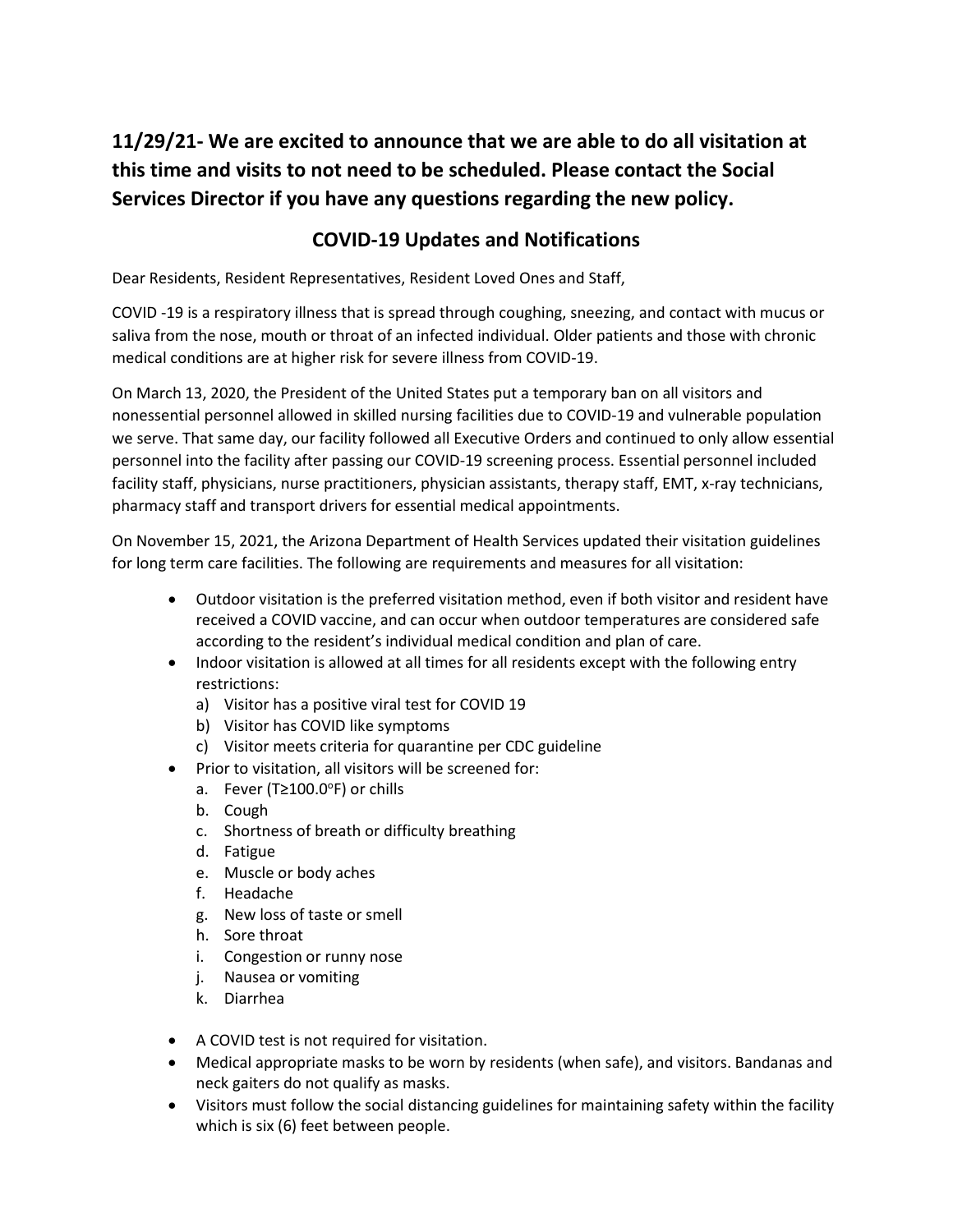- Visitors must utilize proper hand hygiene and must sanitize hands before throughout and after their visit.
- Visitors to inform facility if they develop fever or symptoms consistent with COVID-19 within 14 days of visiting the facility.
- Visitor required to complete visitor log for contact tracing purposes. Visitors who do not comply with these measures will be denied access to the facility.
- Visits will be conducted with an adequate degree of privacy by requiring staff to maintain a reasonable distance during visitation.
- Visitors understand there are risks associated with visitation to both the resident as well as themselves.
- Indoor Visitation during an outbreak investigation:
	- a) Visitation can still occur in the facility during an outbreak investigation. An outbreak investigation is initiated when a new nursing home onset case is identified
	- b) Visits will occur in the resident's room unless the resident has an unvaccinated or immunocompromised roommate.

Compassionate care visits are allowed at all times. Compassionate care visits include visits for end-of-life or terminal diseases. These visits also include visits by clergy, necessary healthcare professionals and professionals assisting individuals with disabilities, including the use of licensed sign language interpreters and other communication service providers.

Regulatory and investigative personnel who are not employees of the facility but ensure health and safety of the residents, such as law enforcement, ADHS/CMS licensing surveyors, APS Investigators, and health plan quality assurance investigators, etc., will be permitted to come into the facility as long as they are not subject to a work exclusion due to an exposure to COVID-19 in the past 14 days or show signs or symptoms of COVID-19 after being screened.

Our facility is currently following the CDC guidelines for outbreak testing. Our facility continues to follow all Executive Orders, Centers for Disease Control guidelines and Arizona Department of Health Services regulations for skilled nursing facilities. Our facility also works closely with the Mohave County Public Health and follows their continued guidance in our efforts to keep our residents and staff safe.

Our facility has followed and continues to follow CDC guidelines and everyday preventative actions such as:

- Washing hands as this is the number one way to prevent the spread of infection. All essential staff wash hands for 20 seconds with soap and water immediately upon entrance of facility, after providing resident cares, using the restroom, before and after eating, shaking and holding hands.
- Utilization of alcohol based hand sanitizer
- Covering your cough or sneeze with a tissue and immediately throw the tissue in the trash and clean hands with soap and water.
- Masks worn in facility when within six (6) feet of staff or resident
- Screening of all staff prior to entry of facility, staff self-screening though out their shift and screening of staff prior to exiting the facility after shift. Screening requires staff to stay home when sick and having symptoms such as temperatures over 100 degrees F, cough, shortness of breath or difficulty breathing, fatigue, muscle or body aches, headache, new loss of smell or taste, sore throat, congestion or runny nose and nausea or vomiting or those who have had any contact with a COVID-19 patients outside the facility.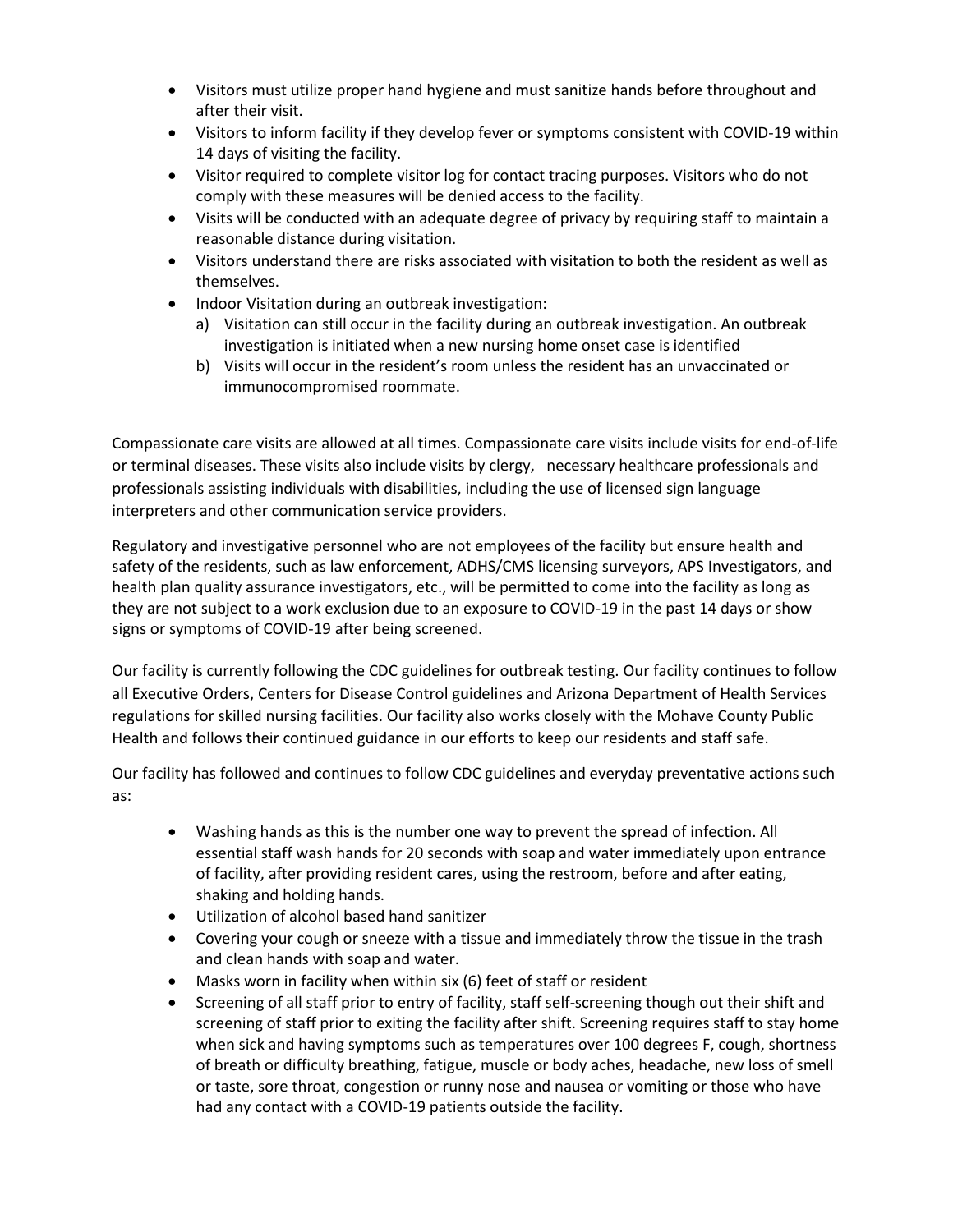Our facility continues to be proactive by vigorously following all cleaning and disinfection procedures and be using EPA approved cleaning products. This means daily sanitizing of highly touched surfaces which include but are not limited to flat surfaces, door knobs, objects that are touched often, such as bathrooms, water fountains, tables, handrails, faucet handles, phones, etc. Our facility participated in our COVID-19 Focused Survey for Nursing Homes with the Arizona Department of Health Services to determine whether our facility is implementing proper infection prevention and control practices to prevent the development and transmission of COVID-19 and other communicable diseases and infections. We completed this survey with no issues or concerns.

As of May 23, 2022 our facility has no active case of COVID-19, which includes zero residents and zero staff member.

We will continue to monitor closely and follow all Arizona Department of Health Services, Mohave County Health Department and CDC guidelines. In the event we would have a positive or suspected COVID-19 case within our facility, we would notify you within 24 hours or by 5:00 pm by next day, whichever is sooner. This update will be via our COVID-19 Update link on the homepage of our facility web page.

We appreciate your understanding as we navigate through these unprecedented times. If you have any questions, please reach out to the facility Administrator.

Sincerely,

Julio Casas, Administrator

May 23, 2022, at 7:30 pm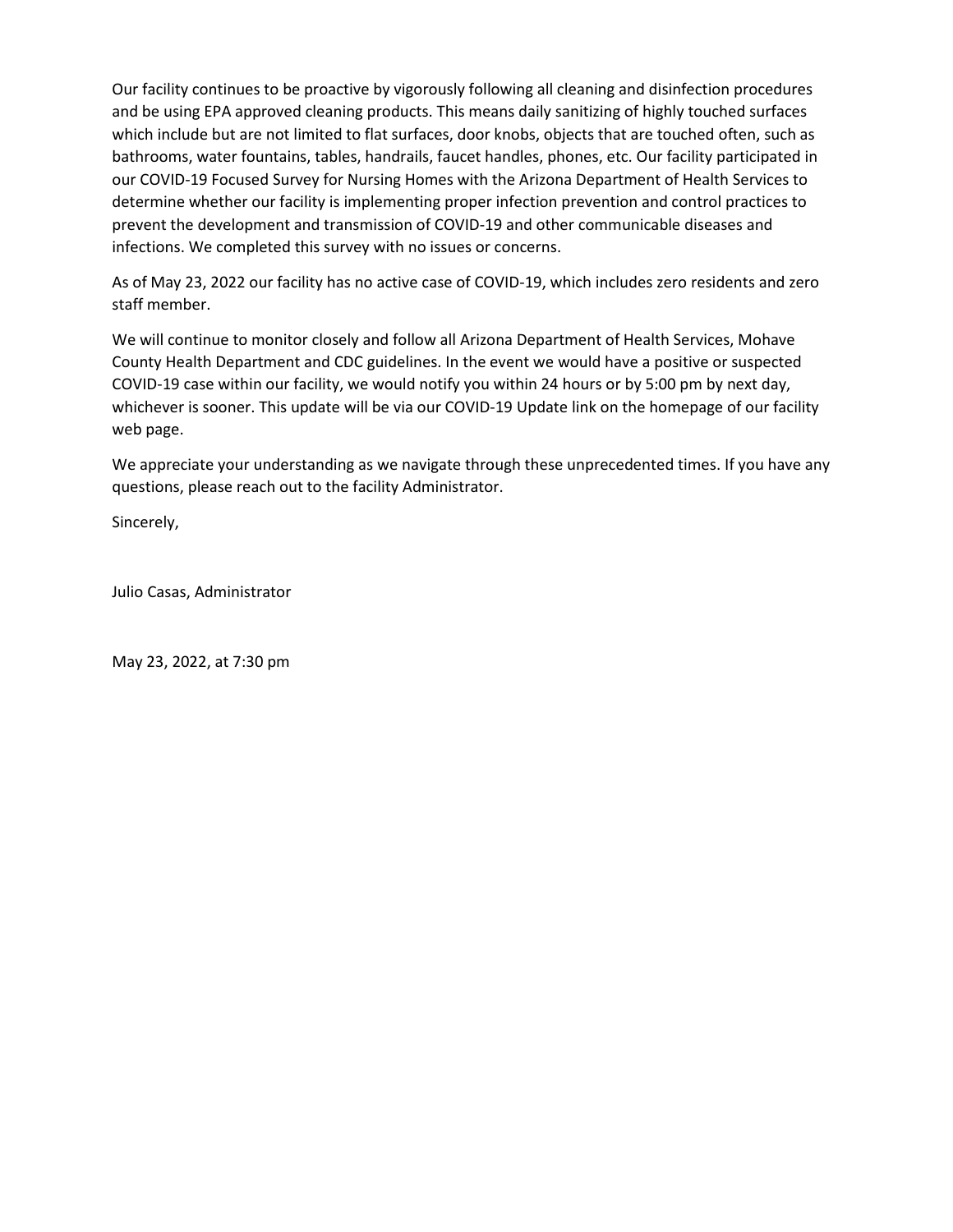# **Long Term Care Visitation | Frequently Asked Questions**

# **Testing**

## **Who is allowed inside the home/facility without proof of a negative COVID-19 test?**

Normal visits are permitted without proof of a negative COVID-19 test or proof of vaccination. Outdoor visitation is always permitted and indoor visitation is generally permitted except under certain conditions and with specific requirements. Therapy dogs should be permitted, however, any handler must adhere to the facility's visitation policy. Regulatory and investigative personnel who are not employees of the facility but ensure the health and safety of the residents, such as law enforcement, ADHS/CMS licensing surveyors, APS Investigators, and health plan quality assurance investigators, etc., are permitted to come into the facility as long as they are not subject to a work exclusion due to an exposure to COVID-19 or show signs or symptoms of COVID-19 after being screened. These agencies should adhere to the facility's infection control policies and any other applicable guidelines (i.e. PPE, etc...), but their access will not be denied due to the pandemic.

# **Protection and Privacy**

#### **When do I need to wear a mask?**

For all visitation, both indoor and outdoor, vaccinated and unvaccinated individuals will be required to wear a medically approved mask (bandana and gaiter mask not permitted) that covers their nose and mouth at all times while they are visiting their loved ones. Visitors who are unable or unwilling to adhere to the requirements of COVID-19 infection prevention, such as wearing a medically approved mask at all times and maintaining six (6) foot physical distance (if required), will not be permitted to visit or will be asked to leave.

## **What happens if a resident is unable to wear a mask due to medical purposes, such as dementia, or is on supplemental oxygen?**

We understand that there are situations where residents are unable to wear masks. In such cases, our facility will accommodate the situation and not ban a family member or resident from visitation if the resident is unable to wear a mask. The visitor, however, is required to wear a medically approved mask at all times even when the resident is unable to.

## **As a resident, will I have privacy during my visitation?**

Our facility will enable visits to be conducted with an adequate degree of privacy by requiring staff to maintain a reasonable distance during visitation. Visitors who are unable to adhere to the requirements of COVID-19 infection prevention, such as wearing a medically approved mask at all times and maintaining six (6) foot physical distance (if required), will not be permitted to visit or will be asked to leave.

## **What can I do to keep myself and my loved ones safe?**

As recommended by the Arizona Department of Health Services, it is encouraged that visitors wear a medical grade mask, wash hands frequently or use an alcohol-based hand sanitizer, maintain a six (6) foot physical distance when able, and stay home if feeling symptomatic.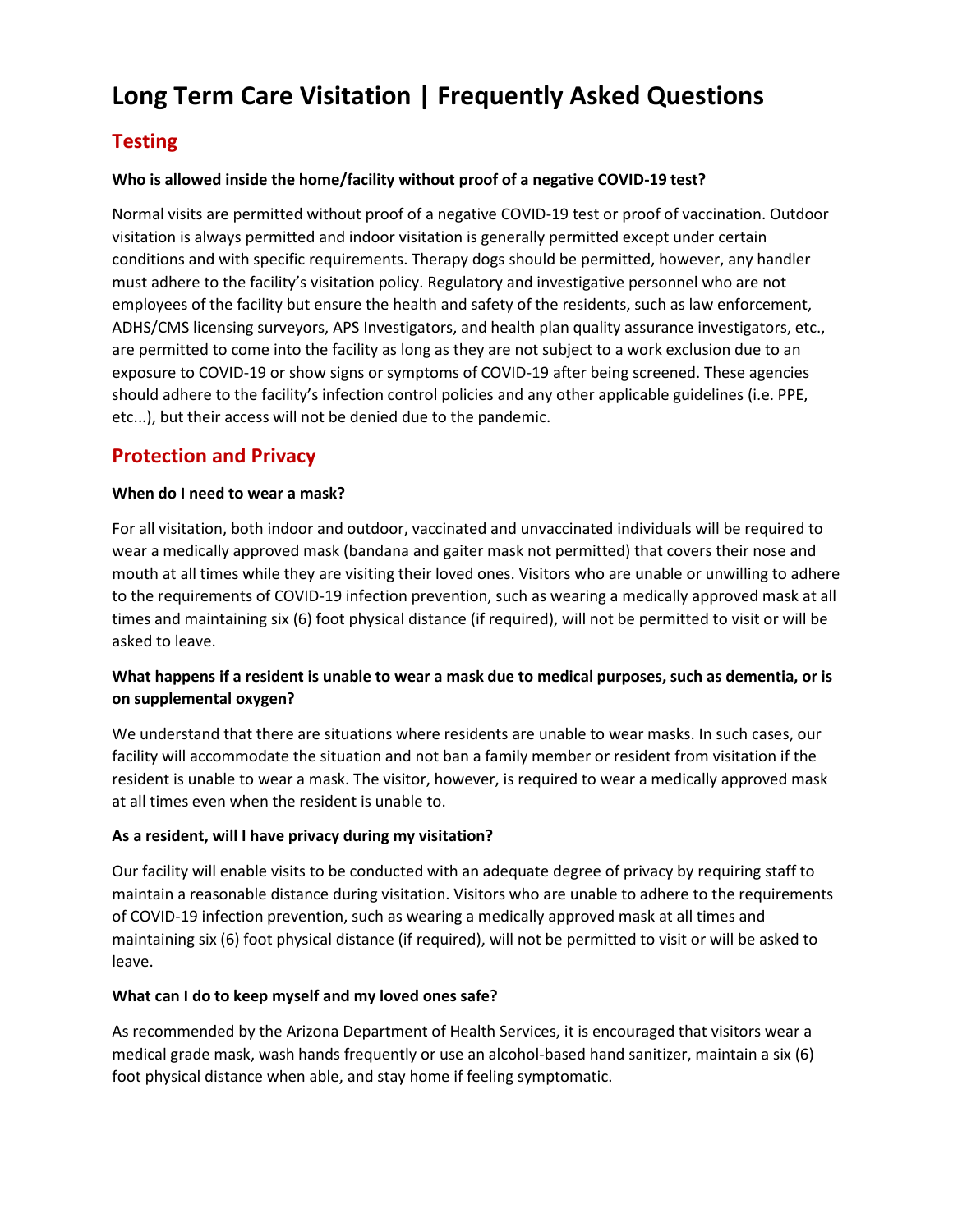# **Visitation**

#### **What if a resident is bed restricted and cannot be moved outside for visitation?**

Our facility allows visitation for resident's who are bed restricted and unable to attend visitation outdoors or in an identified location.

Additionally, for situations where there is a roommate and the health status of the resident prevents leaving the room, our facility will attempt to enable in-room visitation while adhering to the infection prevention requirements for COVID-19.

#### **Can I be visited by my pastor or religious figure?**

Yes. However, visitation is subject our facility policies and the visitor must wear a medically approved mask, hand sanitize with alcohol based hand sanitizer before and after the visit, and complete a visitor log for contract tracing purposes.

#### **Can the Arizona Center for Disability Law visit the facility in person?**

Yes, ACDL plays an important role and is permitted into our facility unless the ACDL staff member has an active COVID-19 case or the resident they seek to visit is actively infected.

#### **Are Attorneys considered essential visitors for the purposes of urgent legal matters?**

Most attorneys are offering virtual services, which is preferred. However, attorney visitation will be allowed unless they are subject to a work exclusion due to an exposure to COVID-19 or show signs or symptoms of COVID-19 after being screened.

### **When can visits take place and how long can visits be?**

Designated visiting hours are necessary to ensure adequate staffing for screening visitors and enhanced cleaning and sanitation of areas after visitation.

Designated facility visitation hours are Monday through Saturday between 8 am and 4 pm by appointment only. Within reason, there is not a time limit on how long a visit can be by a Designated Essential Visitor. For all other visitors, there is only one (1) visit permitted per day. The length of visitation is in our facility is fifteen (15) minutes and only two (2) visitors are allowed per resident. The total number of visitors allowed in our facility at one time will be limited to two due to staffing requirements to accommodate each visitation.

## **If I am visiting, can I bring my loved one a gift or outside food/drinks (homemade or store bought)?**

Yes, visitors are welcome to bring gifts or food. We know gifts can be important to both the giver and the recipient and something as small a coffee or cookie from a restaurant or made at home can brighten a resident's day. Our facility will need to be aware of and approve any gifts of food to ensure the food conforms to the resident's dietary restrictions if applicable. Also, food brought into the facility as a gift must be consumed within two (2) hours of the visit or the food will be discarded for food safety purposes. Food will not be reheated by the facility and refrigerated food cannot be stored by the facility.